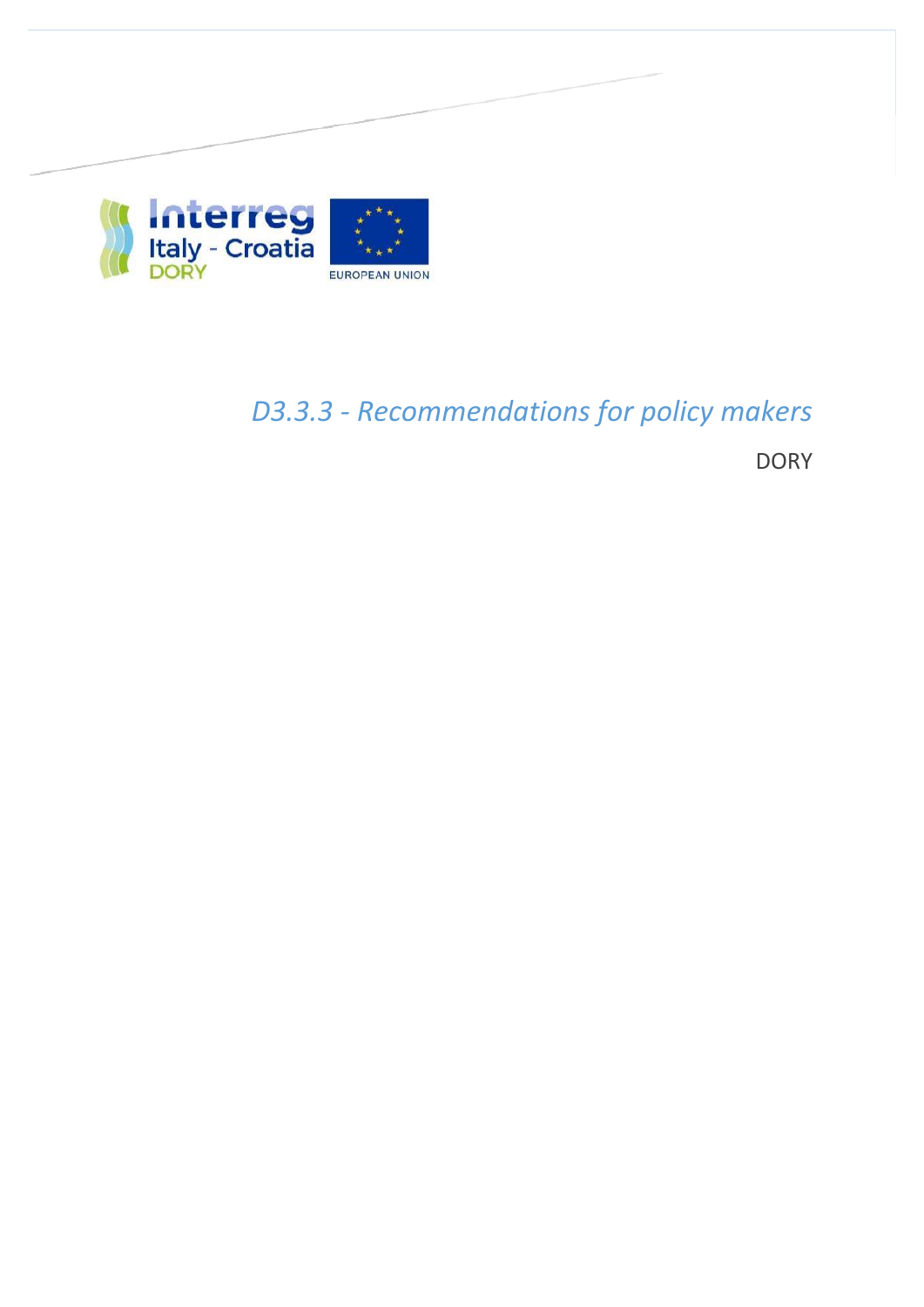

# D3.3.3 - Recommendations for policy makers (WP3)

## Contents

| 2.3 |  |  |  |
|-----|--|--|--|
|     |  |  |  |
| 3.1 |  |  |  |
| 3.2 |  |  |  |
| 3.3 |  |  |  |
|     |  |  |  |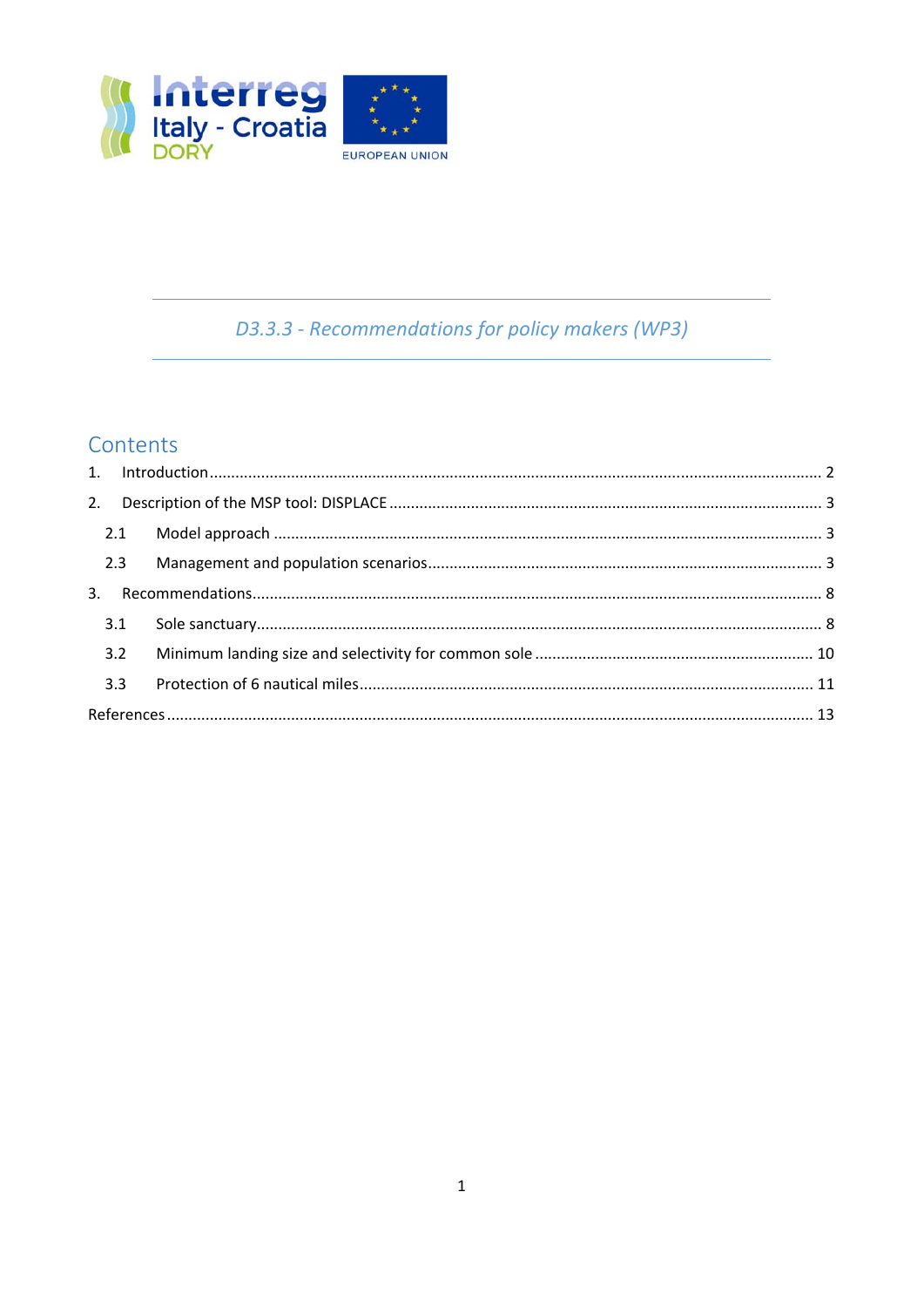

## 1. Introduction

The document presents the key findings of the work done under the DORY project aimed to implement sustainable fisheries management measures in Adriatic sea and provide for recommendations useful to policy makers and planners dealing with fisheries and maritime spatial planning (MSP) process to make fisheries policies more effective and efficient and better integrating fisheries into MSP policies.

Provided inputs are particulary relevant for European, national and regional fisheries sector policies makers to better plan and develop alternantive spatial management measures supporting sustainable fisheries.

The document will be also of relevance to fisheries operators which are, jointly with policy makers and institurions, called to encourage policy change in order to achieve a greater social, economic and environmental sustainability.

The recommendations mainly take into account the results of the D3.3.2 "Cross-Border Report on spatial management scenarios for fisheries" and D3.4.1 "Report on feasibility of setting-up a cross-border protected areas describing the results of the bio‐economic model DISPLACE simulations with the current (baseline) and alternative spatial management measures for fisheries".

The results allow to evaluate effects of smaller and larger marine area restrictions on stocks and fisheries, also including the economic assessment of spatial restrictions for fishery and the bio‐economic consequences of fishing effort re‐allocation.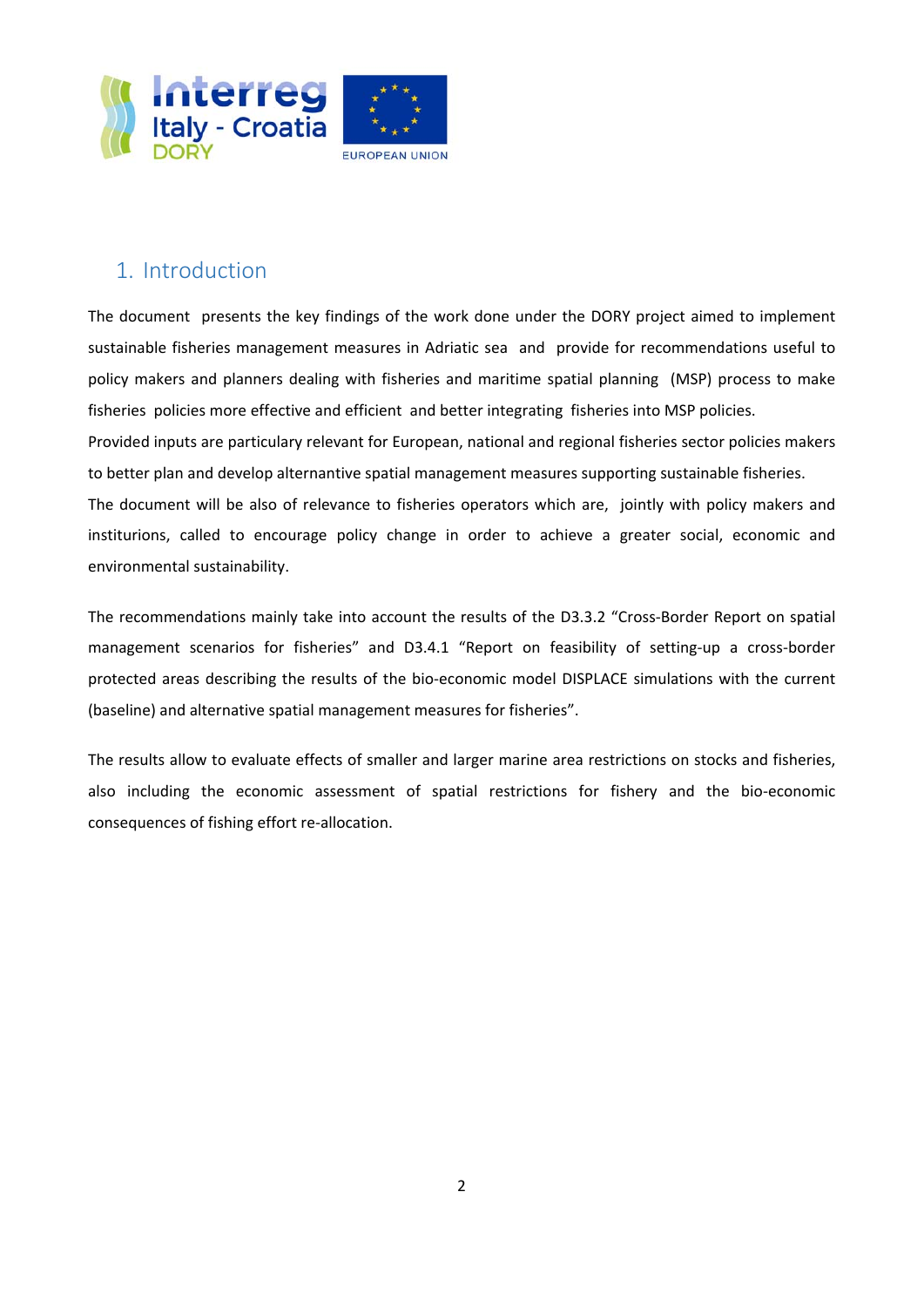

## 2. Description of the MSP tool: DISPLACE

#### 2.1 Model approach

The DISPLACE model framework is developing a research- and advisory-based platform to transform fishermen's detailed knowledge and micro-decision-making behavior into simulation and management evaluation tools. This involves advanced methods to assess and provide advice on the bio-economic consequences for the fisheries and fish stocks of different fishermen decisions and management options. DISPLACE is an agent-based simulation model developed to fisheries, habitat conservation, maritime spatial planning and management issues, especially from the perspective of the fisheries. Agent-based models aim to consider the socio‐economic and ecological processes at the individual scale (e.g., the fishing vessels) to capture the effects of human decisions at that level and then go through the individual processes up to the aggregated dynamics (e.g., the fisheries as a whole, or other marine ecosystem components).

So far, important progress has been made in a row of applications including the Adriatic Sea, the Ionian Sea, the Black Sea, the Baltic Sea and the Irish Celtic Sea. Regional scale applications are currently being developed for the North Sea and the Baltic Sea fisheries. On the Mediterranean side, DISPLACE is applied to the north Adriatic (GSA 17) to the Italian demersal fisheries (Bastardie et al 2017). In the framework of DORY, the 2017 Adriatic Sea application has been recently updated with most recent fish stock assessment data, extended to include the Croatian fisheries.

### 2.3 Management and population scenarios

The effects of seven spatial management scenarios on six stocks (hake, common sole, red mullet, Norway lobster, spottail mantis shrimp and cuttlefish) were analyzed. We tested the bio-economic model including data for all the six species in order to have a complete picture of the most important commercial stocks in the central and norther Adriatic.

In this report a special focus on common sole and cuttlefish will be done. This species have been selected by mutual agreement among the partners involved in the project on the basis of both: a) their high commercial value in Italy and Croatia, b) the need of implementing shared and efficient management measures to preserve these resources.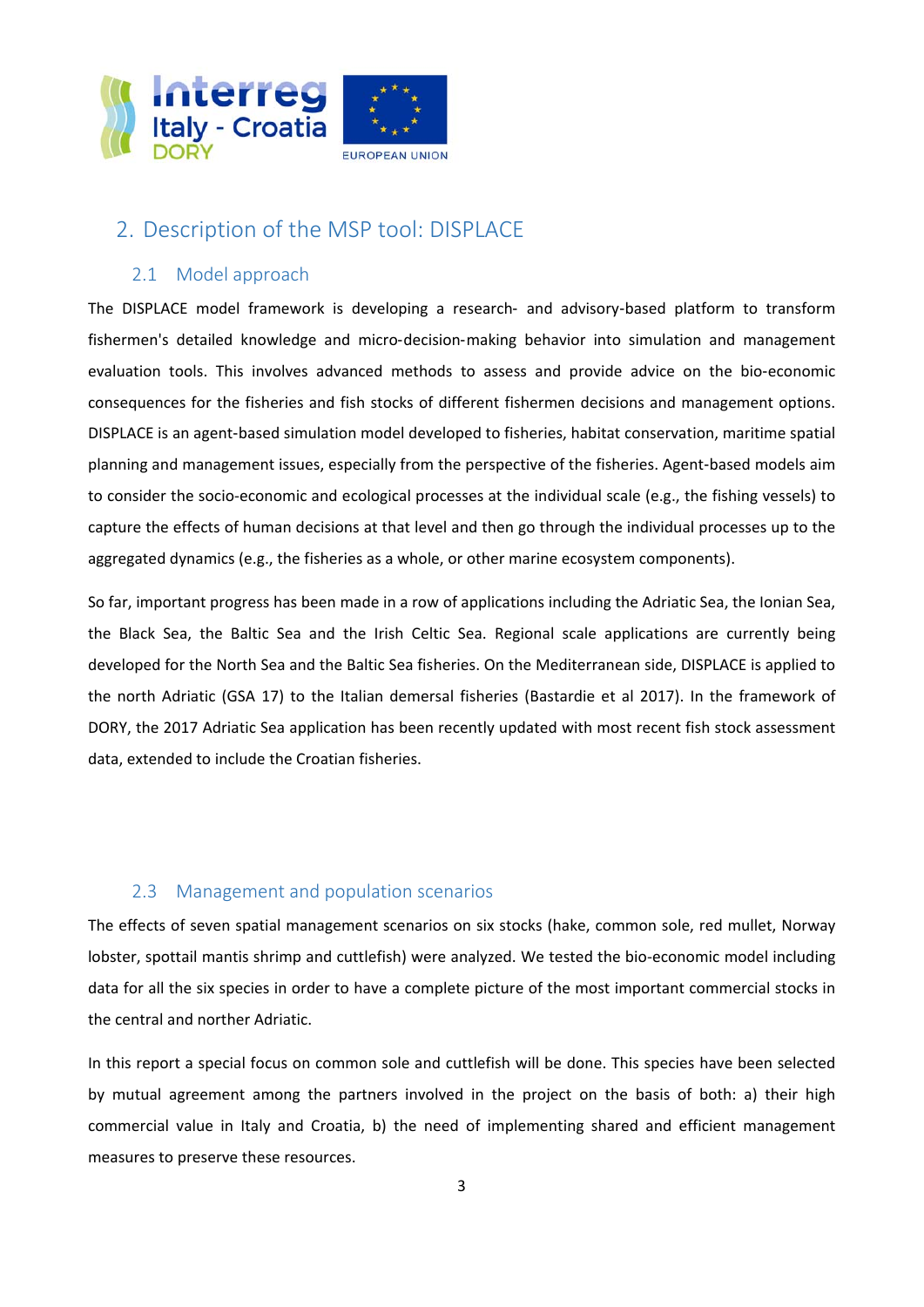

Through a stakeholder engagement process, consisting of multiple meetings with fisherman and organisation representatives from both Italy and Croatia, all the management measures have been shared and discussed in advance with the parties involved in the sector.

The scenarios tested referred to:

- 1. **BASELINE SCENARIO** (*status quo*): considering recent fisheries regulation roules in Italy, Croatia and Slovenia.
- 2. **4-NM TRAWLING BAN ALONG THE ITALIAN COASTS (GSA17)**: it is supposed to reduce fishing pressure on this vulnerable area (Figure 1); it represents one of the most relevant nursery area for many species, especially for common sole and cuttlefish. This scenario excludes Croatia and Slovenia's waters due to existing strict fisheries regulations and complex geomorphological characteristics of eastern Adriatic coast, as well as the Maritime Departments of Monfalcone and Trieste.



**Fig. 1** – Map showing the 4‐nm buffer along the Italian coast.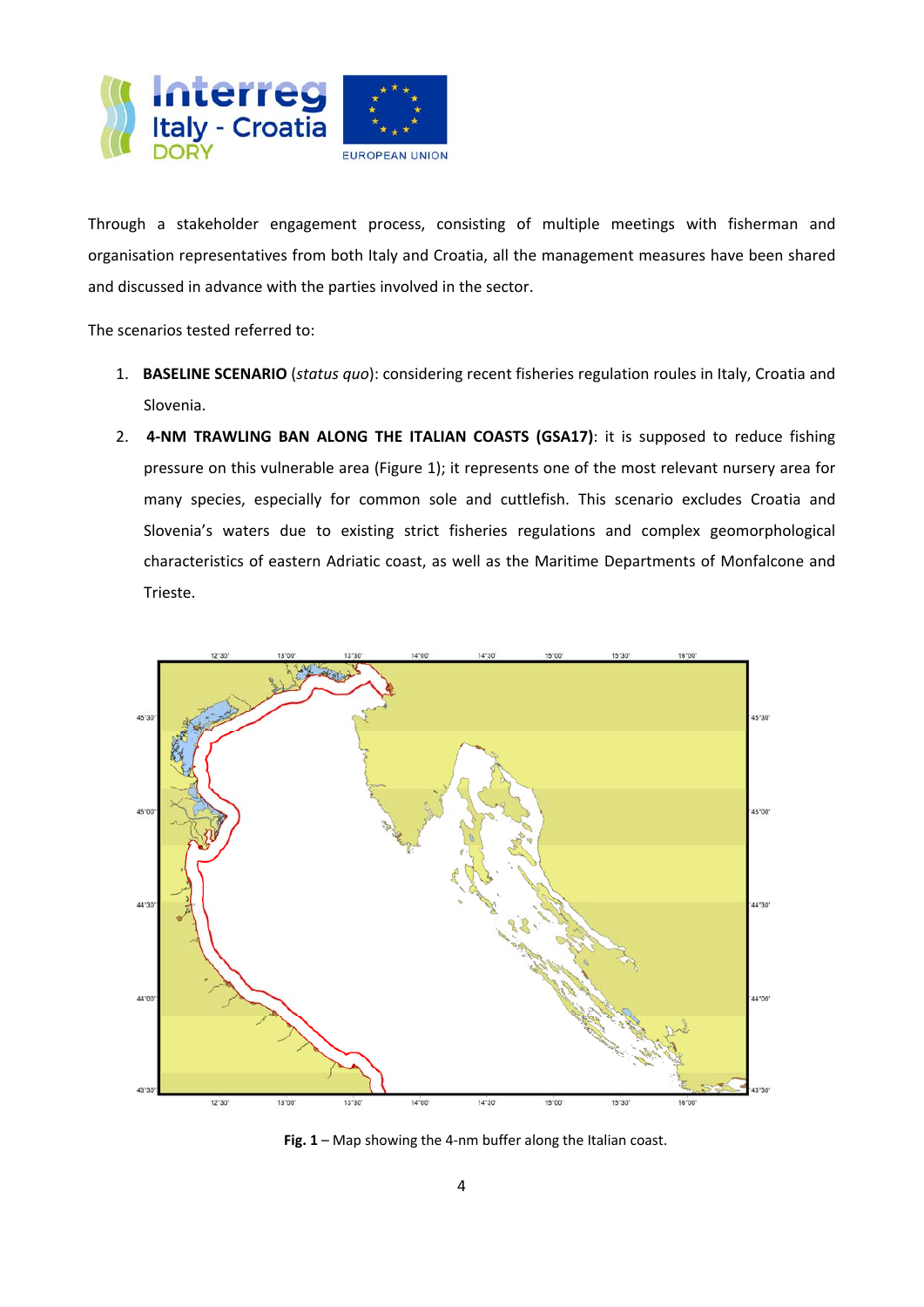

3. **6‐NM TRAWLING BAN ALONG THE ITALIAN COASTS (GSA17)**: it is supposed to reduce fishing pressure on this vulnerable area (Figure 2); it represents one of the most relevant nursery area for many species, especially for common sole and cuttlefish. This scenario excludes Croatia and Slovenia's waters due to existing strict fisheries regulations and complex geomorphological characteristics of eastern Adriatic coast, as well as the Maritime Departments of Monfalcone and Trieste. Colloca et al. (2015) have demonstrated that the only nurseries consistently protected in European Mediterranean waters are those of coastal species, such as red mullet, common Pandora and common sole with 66.8%, 54.1% and 46.1% respectively of persistent nursery areas under protection. This is mostly due to the trawling ban within 3 nautical miles of the shoreline or 50 m depth, applied through current management measures as defined by Article 13 of EU Council Regulation 1967/2006. This situation is particularly evident for the Northern Adriatic Sea. Based on this evidence, the implementation of the spatial management measure currently in force (3 nautical miles) with an extension to the 6 nautical miles would have the potential to substantially improve current fisheries exploitation patterns.



**Fig. 2** – Map showing the 6‐nm buffer along the Italian coast.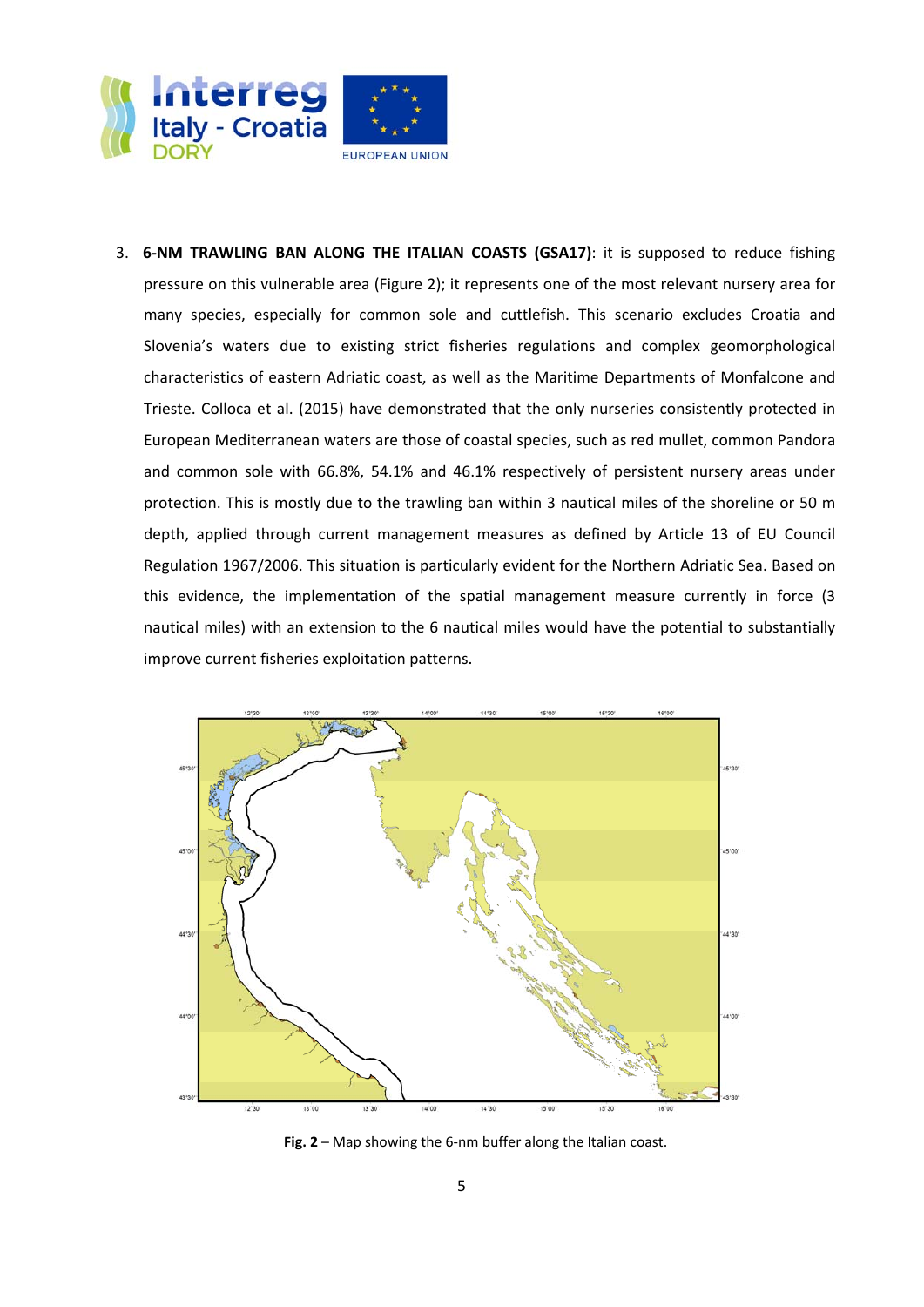

- 4. **PERMANENT CLOSURE OF THE "SOLE SANCTUARY" AREA** (Figure 3) for bottom otter and rapido/rampon trawlers (both Italian and Croatian fleets): Again, the closure of this area highlights the importance of reducing the fishing pressure on vulnerable areas (e.g., spawning areas) that are considered of biological interests for commercial species.
- 5. **INCREASE OF GILLNET MESH SIZE:** Increase the selectivity of gillnet through the adoption of a 72mm stretched mesh size and increase of the common sole minimum landing size to 25 cm total length (the current one is 20 cm TL);



**Fig. 4** – Map of the "sole sanctuary".

We obtained a quantification of the changes provoked by the implementation of alternative plans by running Monte Carlo simulations that projected the scenarios with varying spatial harvest patterns (from the activity of individual vessels), comparing them against the baseline situation where the current management was applied. A total of 20 stochastic runs were conducted per scenario and provide quantified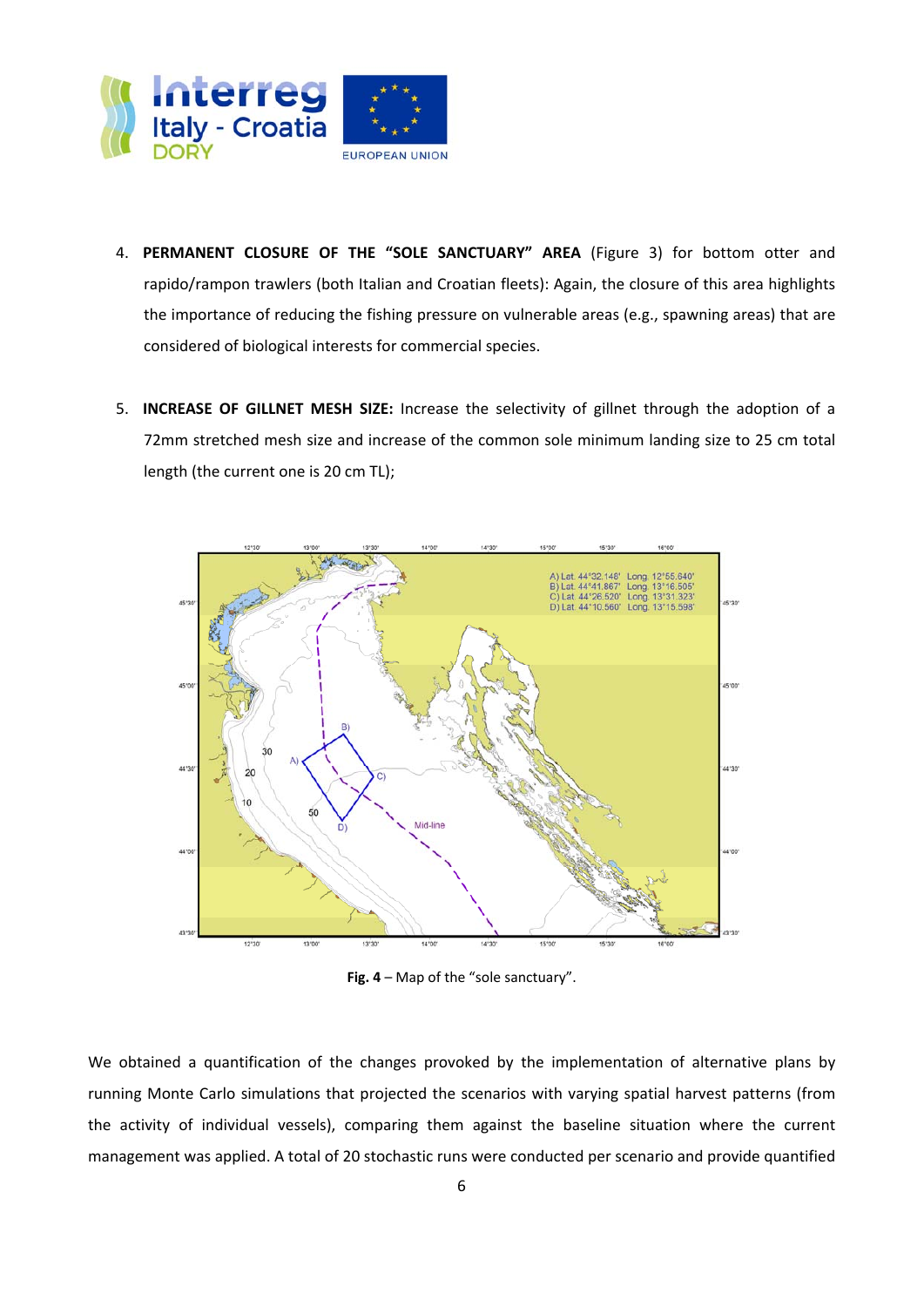

changes to the activity‐specific impacts on the economic return, on the sustainability of the harvesting strategies for the species considered in this study, and on the fraction of underlying seafloor habitats enduring the fishing pressure.

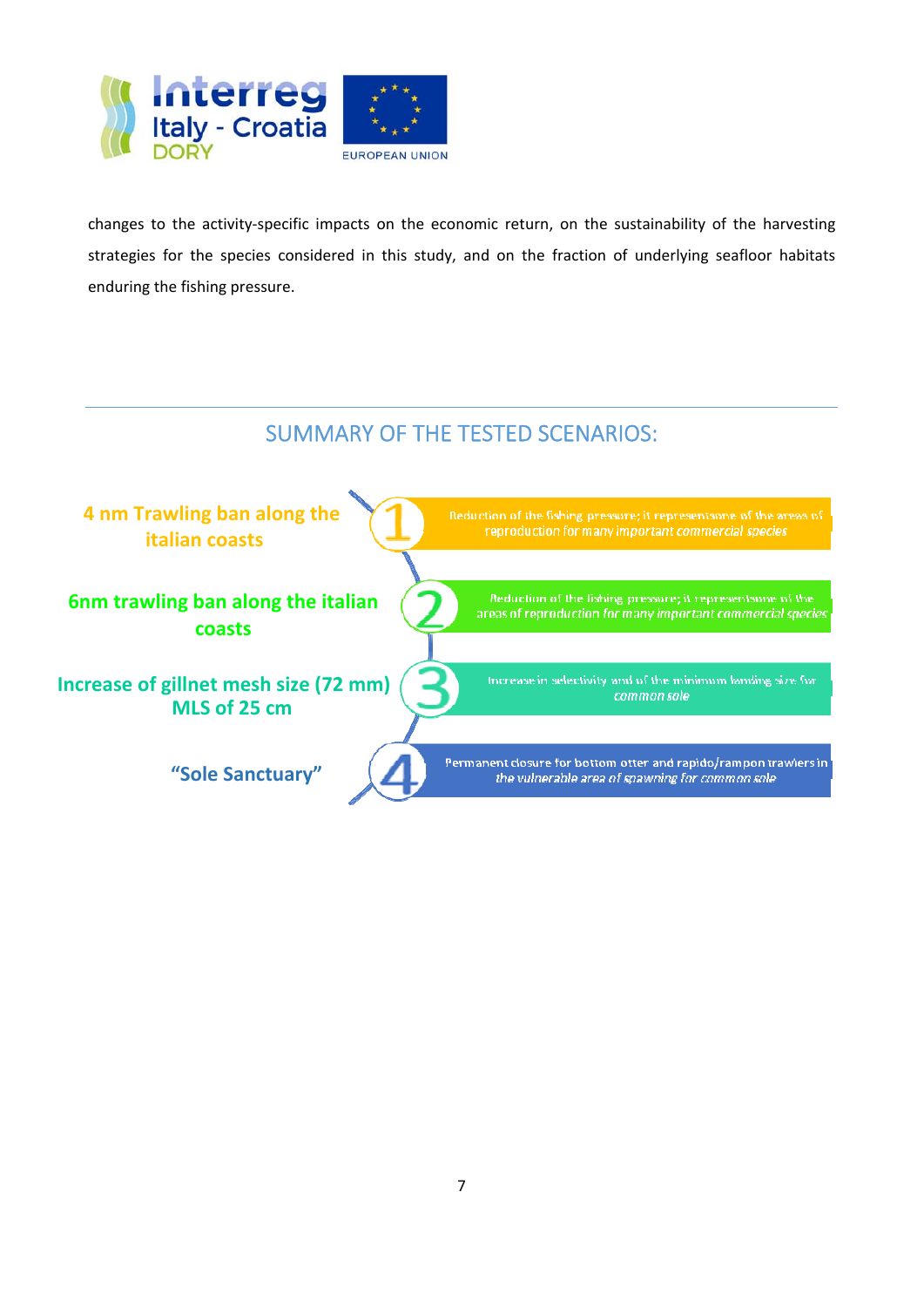

## SUMMARY OF MAIN RESULTS



## 3. Recommendations

Based on the results presented in Deliverable 3.3.2 "CB Report on spatial management scenarios for fisheries", recommendations for policy makers have been issued.

### 3.1 Sole sanctuary

The spatial management measure concerning the **Sole Sanctuary is strongly recommended**. These results and recommendation obtained trough the DORY project have been already presented to policy makers at the "STECF EWG 19-02: Multi-Annual Plans for the fisheries exploiting demersal stocks in the Adriatic Sea" and published on the associated report (STECF, 2019).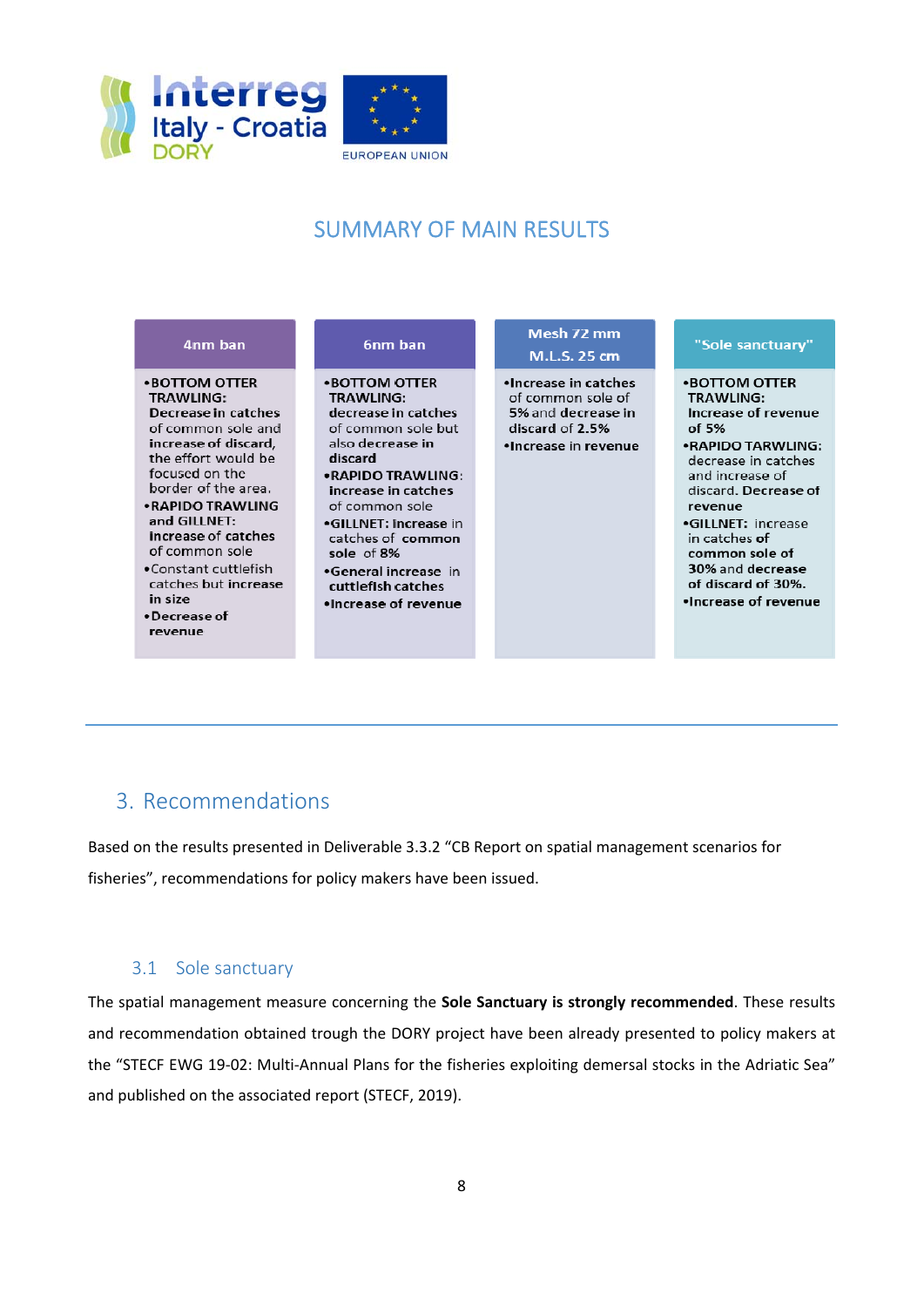

To date, the closure should avoid many conflicts, because the fishing effort exerted in this area, especially the trawling fishery one, is very low if compared to the rest of the GSA 17, due to the distance from the ports and the type of seabed habitat, which is characterized by species that may obstruct the net meshes (e.g. bryozoans) and others (e.g. holothurians) that can affect the catches making these less suitable for market (see deliverable 3.3.2 and 3.4.1).

Moreover, the closure to the fisheries in the area could also be seen as a precautionary approach. In fact, if with the progress in technology were possible to have gears avoiding what is compromising the efficiency of trawling activity, the area would be targeted as much as the others. Since Asiatic markets demand regarding sea‐cucumbers is increasing, it would also help to safeguard Holothuroidea species, in this case *Holothuria* (*Panningothuria*) *forskali*, followed by *Amathia semiconvoluta*, *Parastichopus regalis*, *Phallusia mammillata*, and *Holothuria tubulosa*.

In particular, based on the results of DISPLACE, the **exclusion of rapido trawlers (TBB) from the Sole Sanctuary** would decrease the total fishing effort, the CPUE and landings of common sole, and the discard rates of this species. On the other hand, this scenario would increase the total CPUE in the medium term. The common sole is the main target species for TBB. The **exclusion of bottom otter trawlers (OTB) from the Sole Sanctuary** would decrease the total fishing effort, the total number of trips, CPUE and landings of common sole, and total landings. On the other hand, the trip duration and the common sole discard would increase. It should be mentioned that the common sole is not a target species for OTB, as it contributes for a very small fraction of the total landings of this fleet segment. Based on the results, the **exclusion of gillnetters from the Sole Sanctuary** would increase the CPUE and the landings of the common sole in the medium term. In addition, a reduction of common sole discard would be also expected. From the outputs of DISPLACE model and based on scientific knowledge, it would be advisable to close the "Sole sanctuary" to gillnets activity, at least from December to February, during the reproductive season of common sole. It would allow to the larger individuals, that constitutes the Spawning Stock Biomass, to have more chance to reproduce succesfully. Currently, the catch composition of sole in the northern and central Adriatic Sea is dominated by ages 0 and 1‐year specimens, with a low occurrence of large individuals (e.g. STECF, 2017), because the minimum landing size is 20 cm. Total length at first maturity is about 25 cm (Vallisneri et al., 2000; Fabi et al., 2009).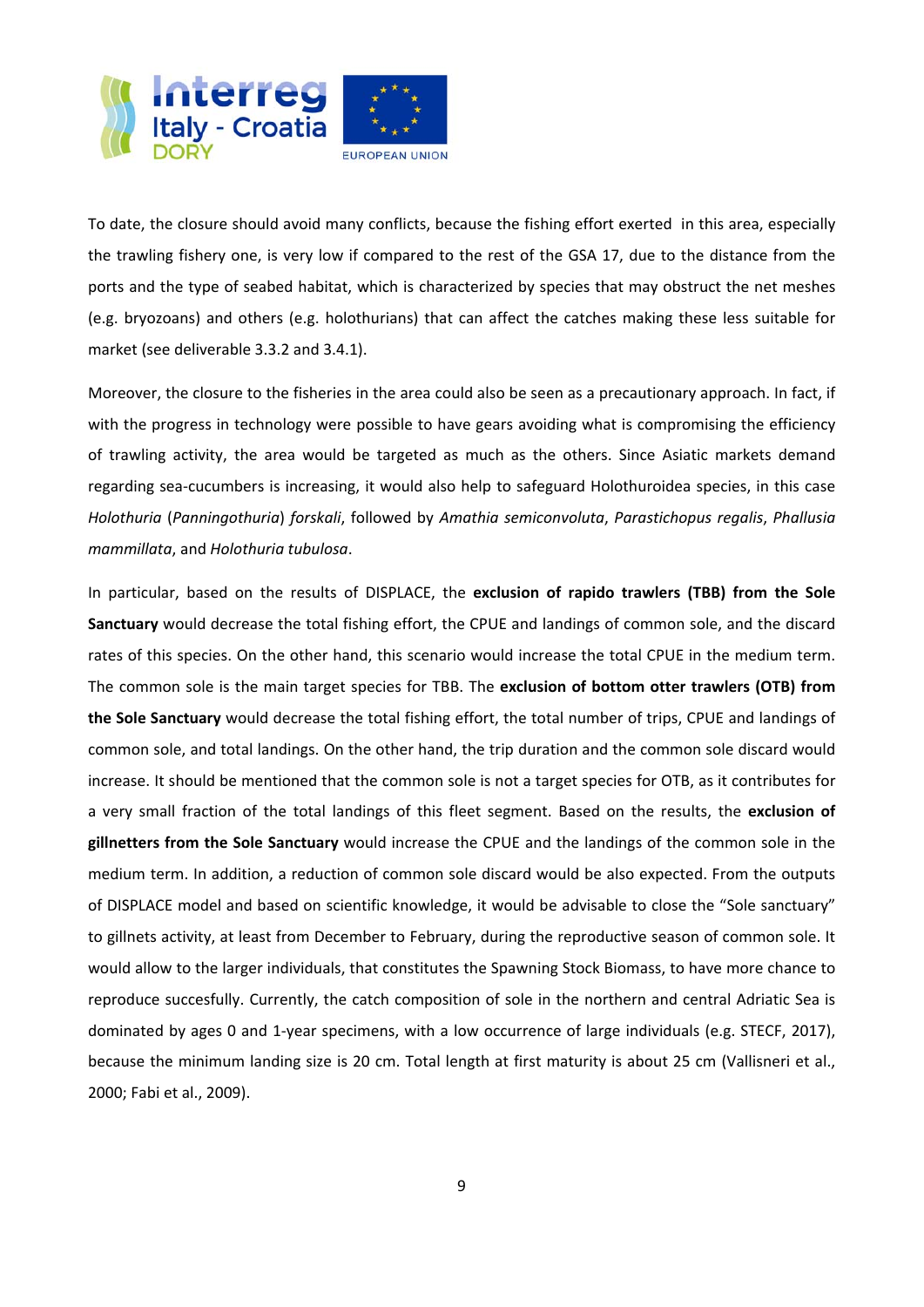

#### 3.2 Minimum landing size and selectivity for common sole

According to data collected during SoleMon surveys (Scarcella et al., 2014), age class 0+ aggregates inshore along the Italian coast, mostly in the area close to the Po river mouth. Age class 1+ gradually migrates offshore and adults concentrate in the deepest waters in at South West from Istria (Fig. 4).



**Fig. 4.** Maps of hotspots calculated for the age classes of soles. The 6 and 9 nautical miles from the Italian coast are shown respectively by broken and continuous black lines (Scarcella et al., 2014).

Indeed, the whole life cycle of *S. solea* seems to follow the Adriatic circulation and the cyclonic gyres that form in autumn in the northern and central Adriatic, in correspondence to its spawning season (Russo & Artegiani, 1996). As a result of these periodic changes in resource availability, local fish markets are supplied with large quantities of some species for relatively short periods and prices may collapse if supply exceeds demand. As a result of the different spatial distributions, juveniles are exploited exclusively by Italian vessels, especially by beam trawlers (i.e. rapido trawl), while adults are caught by Croatian and Slovenian fishing fleets in their respective national waters and by the Italian fleet operating in international waters (Grati et al., 2013).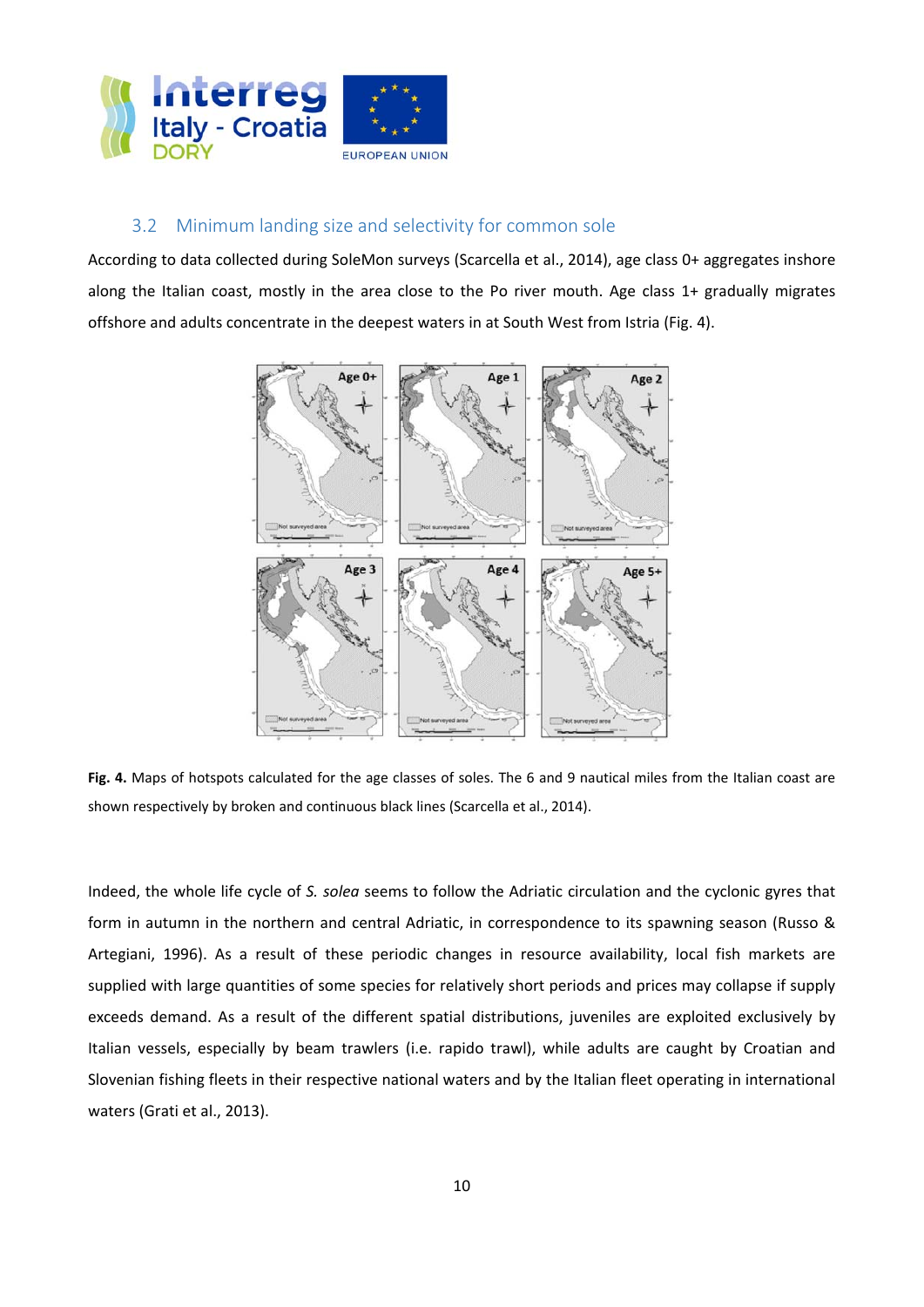

The minimum landing size (MLS) for this species is 20 cm, not corresponding with the length at first maturity estimated around 25 cm (Vallisneri et al., 2000); and 25.8 cm (Fabi et al., 2009). Based on the Length-at-age relation, exploitation could be predictable almost on all the age classes from 1 to 4+, but in relation to the STECF (2017) datas, it is dominated by ages 0 and 1‐year specimens.

Demographic erosion affects not only the spawning capacity of the stock but also the average market price and revenues from fishing activities. One of the first management measures to be applied could also be the **increase in the minimum landing size**, shifting the target towards the adult portion of sole population. To avoid the impoverishment of the stock, protecting juveniles that, as said before, tend to aggregate inshore, it would also be useful to make changes in the mesh size of the small scale fishery. A 72 mm mesh size (stretched) would help to avoid the common sole target by catch (undersized), and then all the juveniles. From the results of DISPLACE model, the estimated income at medium-term should grow, due to the increase in the medium size of landings of common sole specimens.

#### 3.3 Protection of 6 nautical miles

Colloca et al. (2015) have demonstrated that the only nurseries consistently protected in European Mediterranean waters are those of coastal species, such as red mullet, common Pandora and common sole with 66.8%, 54.1% and 46.1% respectively of persistent nursery areas under protection. This is mostly due to the trawling ban within 3 nautical miles of the shoreline or 50 m depth, applied through current management measures as defined by Article 13 of EU Council Regulation 1967/2006. This situation is particularly evident for the Adriatic Sea. Based on this evidence, the implementation of the **spatial management measure currently in force (3 nautical miles) with an extension to the 6 nautical miles** would have the potential to substantially improve current fisheries exploitation patterns.

The Italian Ministry of Agricultural, Food, Forestry and Tourism Policies (MIPAAFT) regulates the temporary closure of fishing activities for bottom (OTB and TBB) and pelagic trawlers in the Adriatic Sea (August‐July). Since 2012 such Regulation also includes temporary spatial restrictions: 1) vessels enabled to coastal fishery (<6 nm from the coast) or having  $LOA < 15$  m cannot operate inside the 4 nm from the beginning of the temporary closure until 31th October; 2) vessels having LOA >15 m cannot operate inside the 6 nm from the beginning of the temporary closure until 31th October. These regulations exclude the Maritime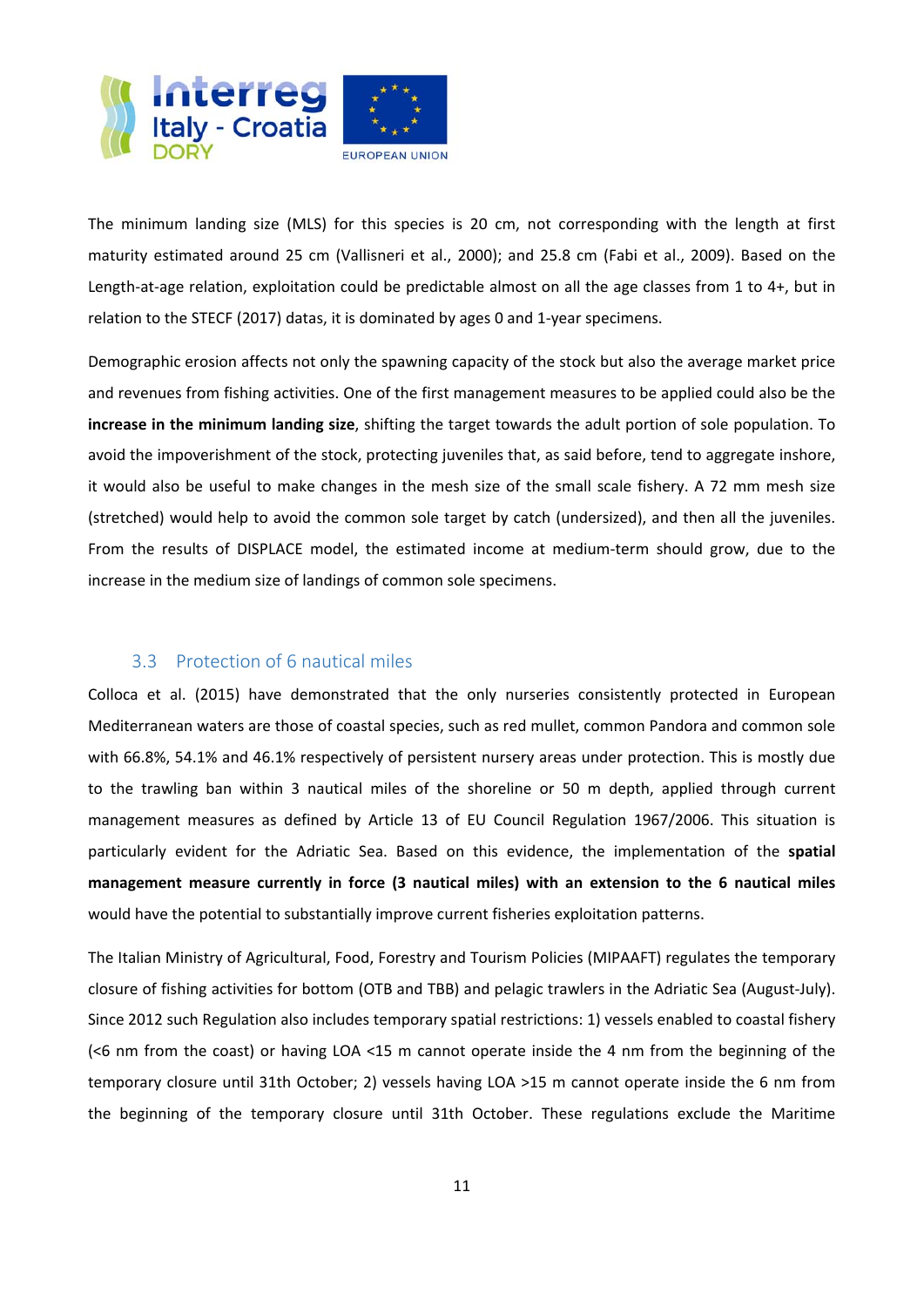

Departments of Monfalcone and Trieste because, due to the peculiar geo-morphology of the northern Adriatic, the fishing grounds of such Maritime Departments have a limited spatial extension.

Currently, Italian small‐scale trawlers (e.g. IV category fishing license "coastal fishery") operates between the 3 and 6 nautical miles. Large-scale OTB generally exploit offshore fishing grounds, with the exception of large-scale TBB, which usually operate in shallow water fishing grounds (depth < 50 m). The exclusion of small-scale trawlers from the 6 nautical miles would generate spatial conflicts along with potential socioeconomic issues for this fleet segment.

From the DISPLACE results it is possible to notice that gillnet fishery will benefit from the 6nm closure to OTB and TBB in terms of higher sole CPUE and sole landings. Rapido trawlers (TBB) will suffer a decrease of the fishing effort, as well as the total landings and sole landings. Discard rates for common sole will decrease and a general increase of the total CPUE would occur. For bottom otter trawlers (OTB) this scenario would produce a general increase in the CPUE of the total catch and the sole, total landings, as well as of sole landings.

Based on the outputs of DISPACE model and scientific knowledge, **this measure would consist in the ban for the trawlers activity (TBB and OTB) up to 6nm form the coast**. Due to peculiar geomorphology of the basin, this measure applies only to Italian fleet, and not to the Croatian and Slovenian ones. The measure is recommended in order to protect not only the common sole, but also all the species that have their Essential Fish Habitat in the coastal zone, especially the common cuttlefish. During autumn and winter individuals of common cuttlefish migrate to deeper water; returning to shallow water in spring and summer. In fact, spawning occurs in shallow, inshore waters in April to July in the Adriatic. Young specimens are restricted to shallow water until their cuttlebones are fully formed (Reid et al. 2005). With this measure part of the cicle could be preserved ensuring at the same time a better recruitment. Actually, it does not exist a minimum landing size for cuttlefish.

Moreover, to increase the reproductive success of common cuttlefish species, there would be **some good practices** to apply, since artificial hard substrate are the new excellence sites for the deposition of eggs because of the natural one decline (seagrasses). For example: to avoid cleaning traps for small‐scale fishery and the installation of hard structures between the rows of mussel aquaculture.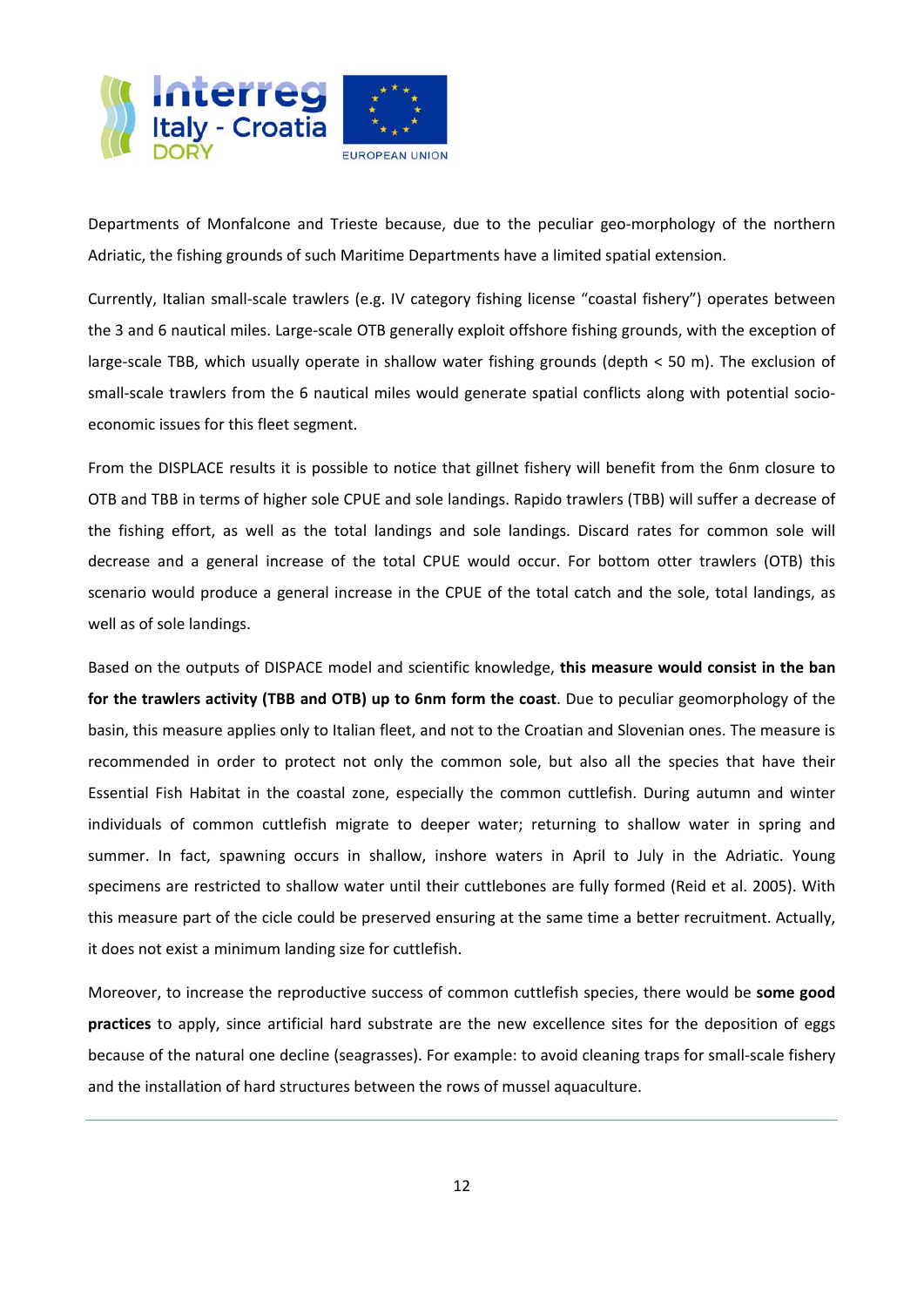

## References

- Bastardie F., Angelini S., Bolognini L., Fuga F., Manfredi C., Martinelli M., Nielsen J.R., Santojanni A., Scarcella G., Grati F. 2017. Spatial planning for fisheries in the Northern Adriatic: working towards viable and sustainable fishing. Ecosphere, 8(2): e01696. 10.1002/ecs2.1696
- Colloca F., Garofalo G., Bitetto I., Carlucci R., Facchini M.T., Fiorentino F., Follesa M.C., Grati F., Iglesias M., Knittweis L., Lefkaditou E., Lembo G., Manfredi C., Martiradonna A., Massutí E., Mastrantonio G., Nikolioudakis N., Ordinas F., Pace M.L., Sartor P., Scarcella G., Tserpes G., Tugores P., Valavanis V., Spedicato M.T. 2015. Identification of nursery areas for demersal stocks, a first step towards the implementation of spatial planning for Mediterranean fisheries. PLOS ONE 10(3): e0119590. Doi:10.1371/journal.pone.0119590.
- Fabi, G., Grati, F., Raicevich, S., Santojanni, A., Scarcella, G., Giovanardi, O. 2009. Valutazione dello stock di Solea vulgaris del medio e alto Adriatico e dell'incidenza di diverse attività di pesca. Final Report.Ministero per le Politiche Agricole e Forestali. Direzione generale della pesca e dell'acquacoltura. VI Piano Triennale della pesca marittima e acquacoltura in acque marine e salmastre 1 (tematica c – c6). Programma di ricerca 6‐a‐74 (133 – XVII pp.).
- Russo, A., & Artegiani, A. 1996. Adriatic sea hydrography. Scientia Marina, 60, 33‐43.
- Scarcella G., Grati F., Raicevich S., Russo T., Gramolini R., Polidori P., Domeni‐chetti F., Bolognini L., Giovanardi O., Celic I., Sabatini L., Vrgoc N., Isajlovic I., Marceta B., Scott R.D., Fabi G. 2014. Common sole in the Northern Adriatic Sea: possible spatial management scenarios to rebuilt the stock. Journal of Sea Research. 89: 12‐22.
- Scientific, Technical and Economic Committee for Fisheries (STECF) Multiannual Plan for the fisheries exploiting demersal stocks in the Adriatic Sea (STECF-19-02). Publications Office of the European Union, Luxembourg, 2019, ISBN 978‐92‐76‐04009‐5, doi:10.2760/026674, JRC116731